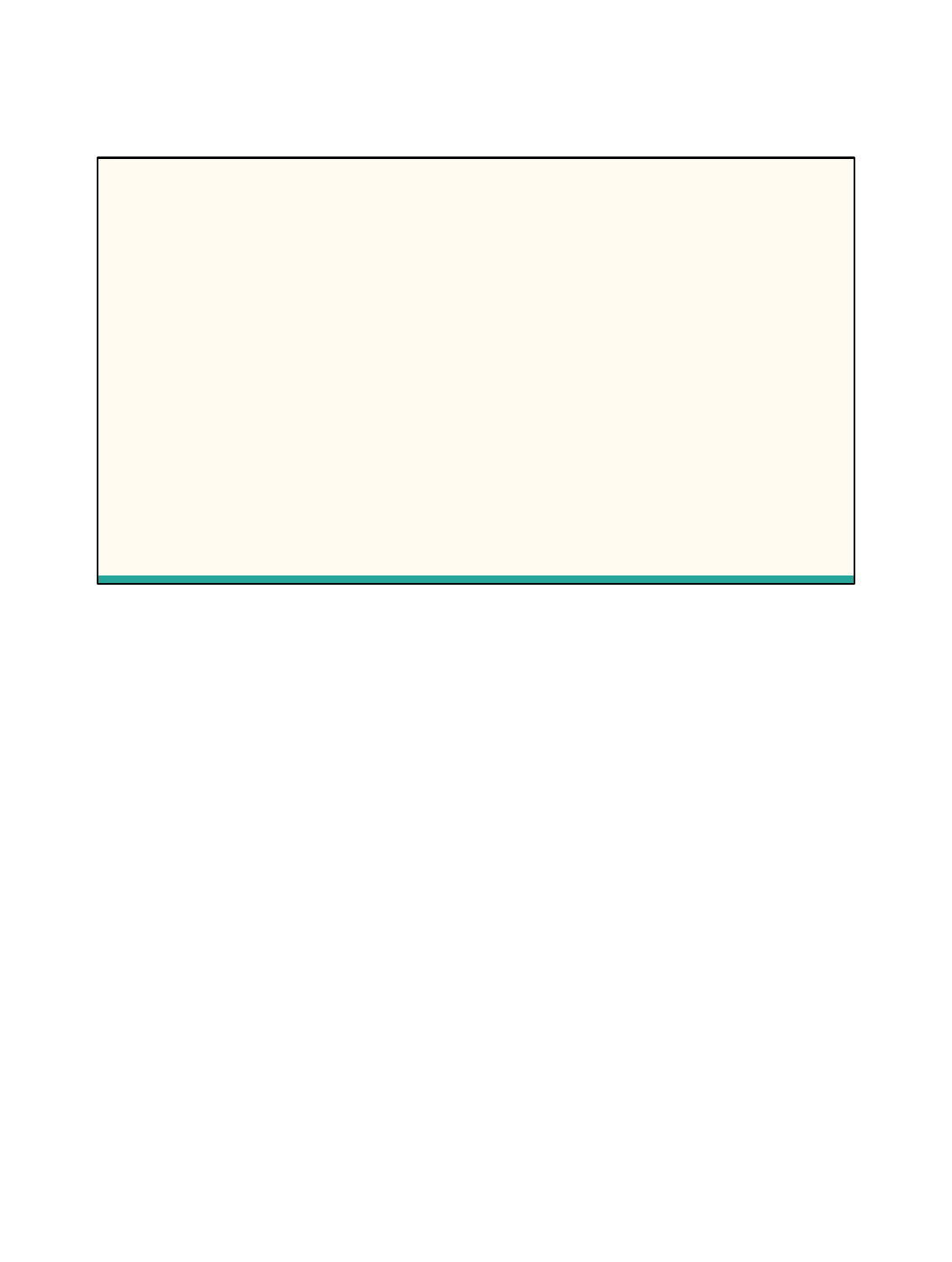|                                                       |                     |                      | Completing Incident Reports - Step 5 |  |
|-------------------------------------------------------|---------------------|----------------------|--------------------------------------|--|
| Notify the appropriate entities.                      |                     |                      |                                      |  |
|                                                       |                     |                      | <b>Get DFS Contact Info</b>          |  |
| <b>Notifications</b><br>Contact                       | <b>Contact Name</b> | Date Contacted       | <b>How Contacted</b>                 |  |
| Department of Family Services                         |                     |                      | $\checkmark$                         |  |
| Protection and Advocacy                               |                     |                      | $\checkmark$                         |  |
| <b>Division</b>                                       |                     |                      | $\checkmark$                         |  |
| Case Manager                                          |                     |                      | $\checkmark$                         |  |
| Guardian/Representative/Power of                      |                     |                      | $\checkmark$                         |  |
| Attorney<br>Law Enforcement Agency (if<br>applicable) |                     |                      | $\checkmark$                         |  |
| <b>Healthcare Licensure Survey</b>                    |                     |                      | $\checkmark$                         |  |
| Medicaid Fraud                                        |                     |                      | $\checkmark$                         |  |
|                                                       |                     |                      |                                      |  |
|                                                       |                     | <b>Submit Report</b> |                                      |  |
|                                                       |                     |                      |                                      |  |

Notification boxes appear based on the type of incident selected. Complete all of the boxes, including the contact name, date contacted, and how the entity was contacted. Please be sure to follow licensing requirements that address timely notification of other entities. If notification occurs outside of these timeframes, please provide an explanation in the *Actions Taken* box.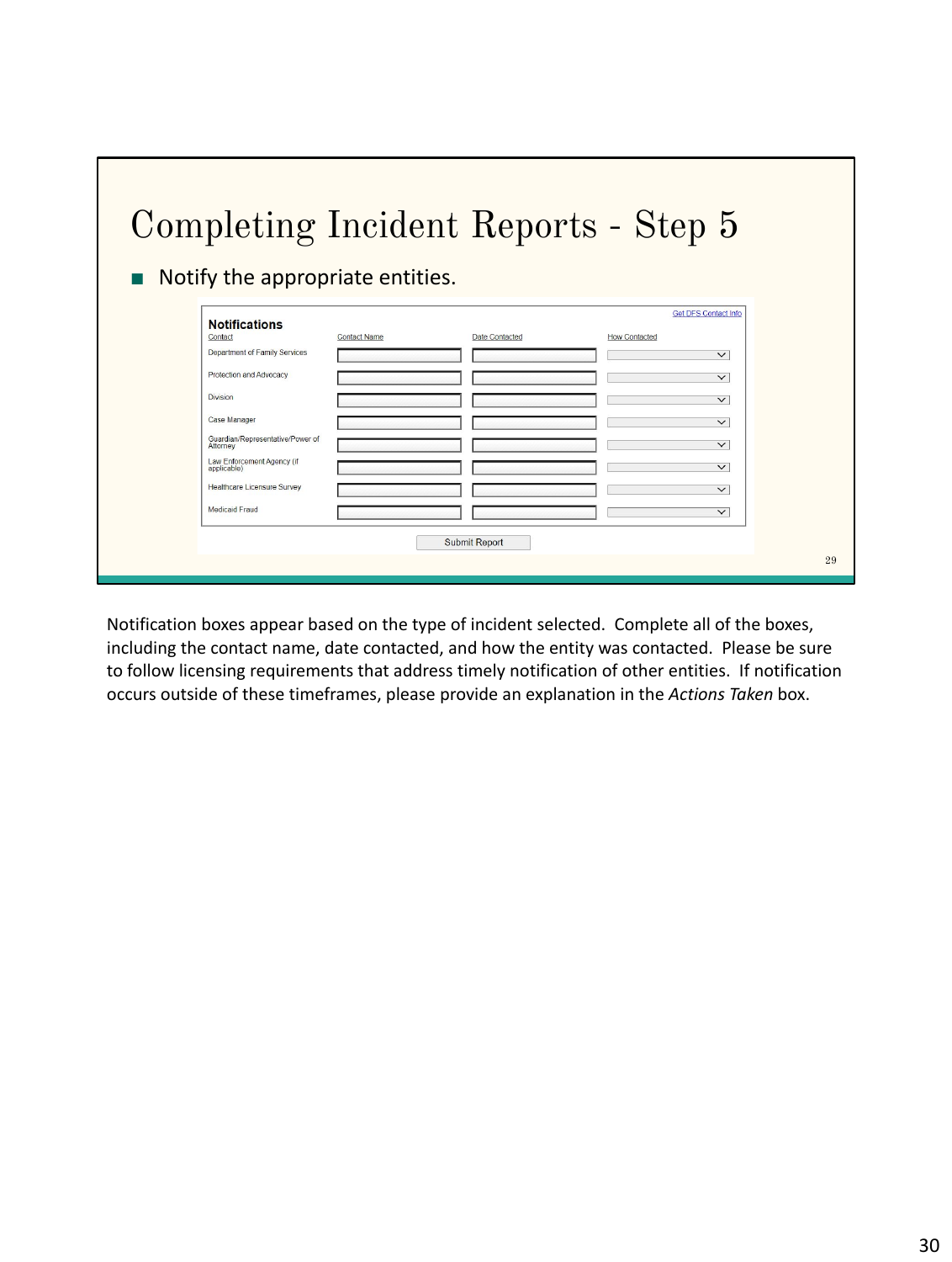

Select the *Submit Report* button to submit the report. Once you submit the report, you will be redirected to a confirmation page that provides an option for you to print the report. Even if you don't print the report, you should save a copy of the incident to give to the case manager and keep for your files.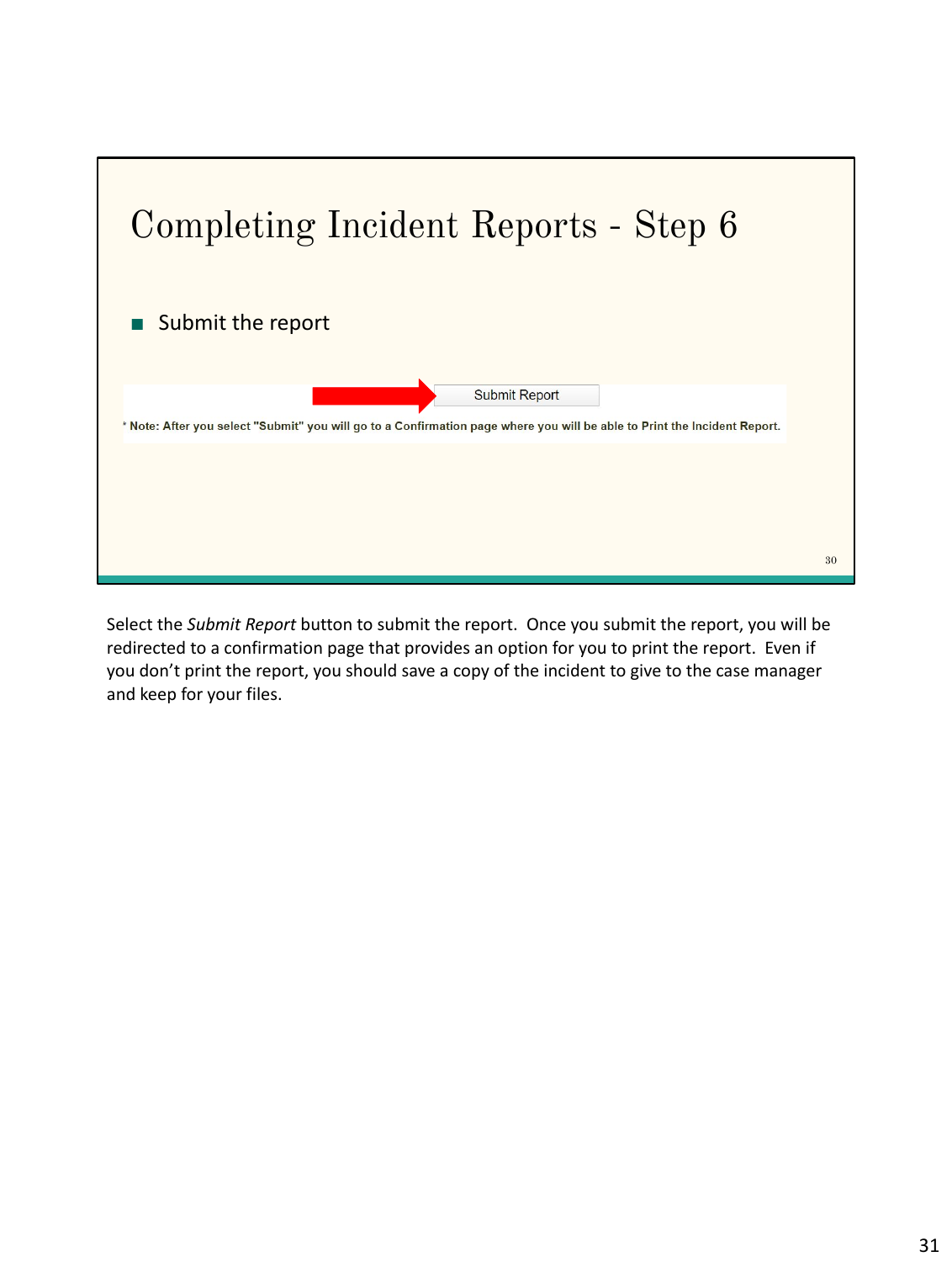

The Division conducts an investigation of all reported incidents within three business days. The investigation consists of a desk review of the incident report and other relevant documentation. Instances of abuse, neglect, and exploitation are substantiated when there is a preponderance of evidence to support the allegation. Full information on the Division's response to incidents is established in Appendix G-1-d.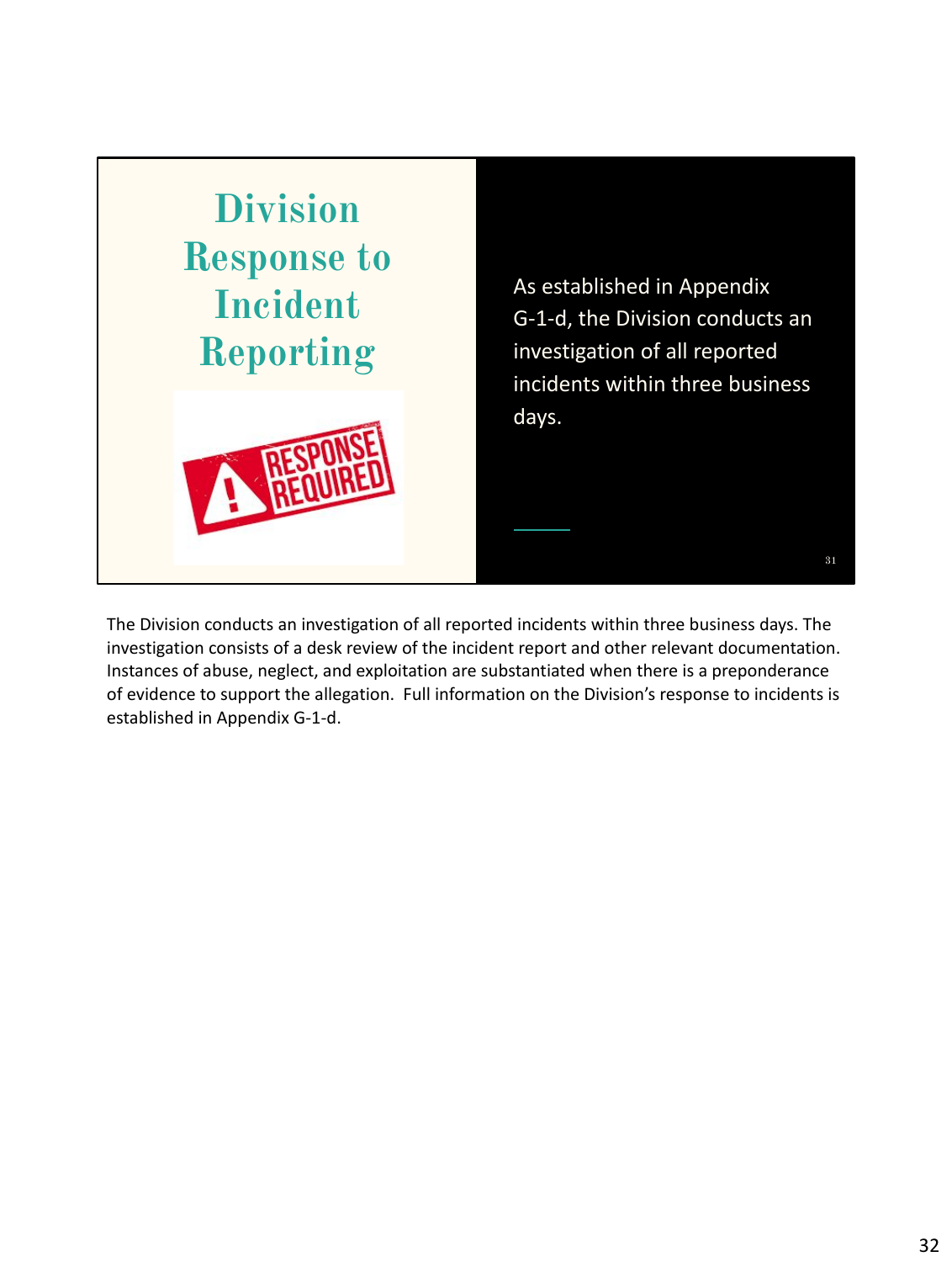## What does the Division do?

- Review of incident, including provider response, so see if provider acted appropriately per regulation.
- Follow-up with provider, case manager, participant, and others.
- Determine if technical assistance, additional support, or corrective action is needed.
- Work with provider and case manager on technical assistance, as appropriate.

For substantiated instances of abuse, neglect, and exploitation, the Division reviews the actions taken by the provider agency, case manager, or other responsible parties to assure the health and safety of the participant and to determine if those actions constitute an adequate and timely response that aligns with the circumstances of the incident. If those actions are insufficient, the Division will require immediate follow-up activities. The Division may conduct the follow-up activities directly, or direct the case manager, provider agency, or other responsible parties to conduct the follow-up activities. These activities may include, but are not limited to:

- Notifying the participant's guardian or family members of the incident;
- Recommending the participant's removal from the place of incident;
- Referring the participant for a medical examination or behavioral health evaluation;
- Coordinating with the case manager to identify home and community-based service alternatives;
- Recommending an on-site investigation be conducted by the applicable regulatory agency or board;
- Referring the case to the applicable law enforcement agency or other oversight agency; or
- Referring the case to the Division's Program Integrity Unit or the Medicaid Fraud Control Unit.

Once the investigation if concluded and all follow-up activities are completed to ensure the

32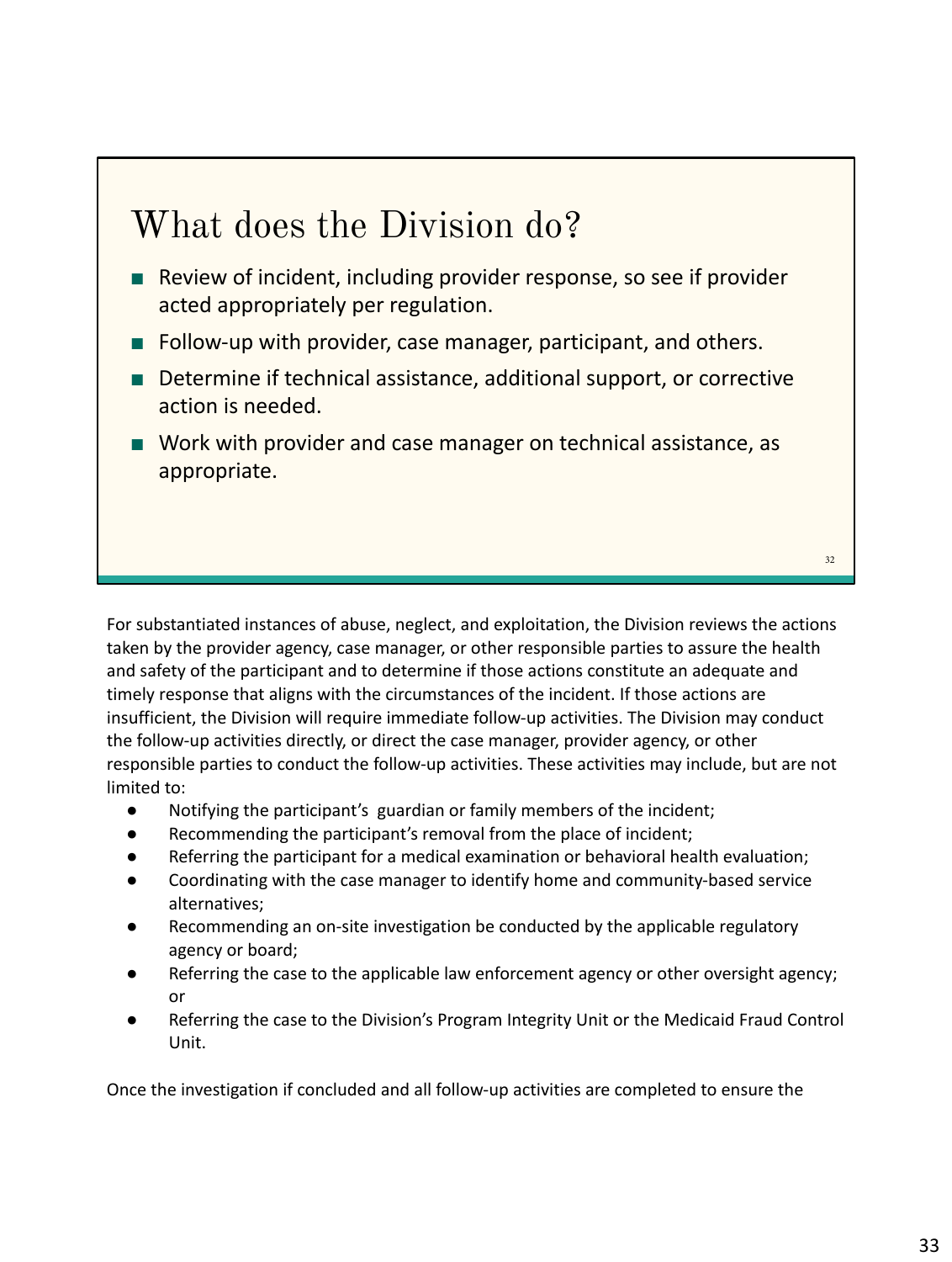health and safety of the participant, the Division may provide technical assistance or impose corrective action on a provider.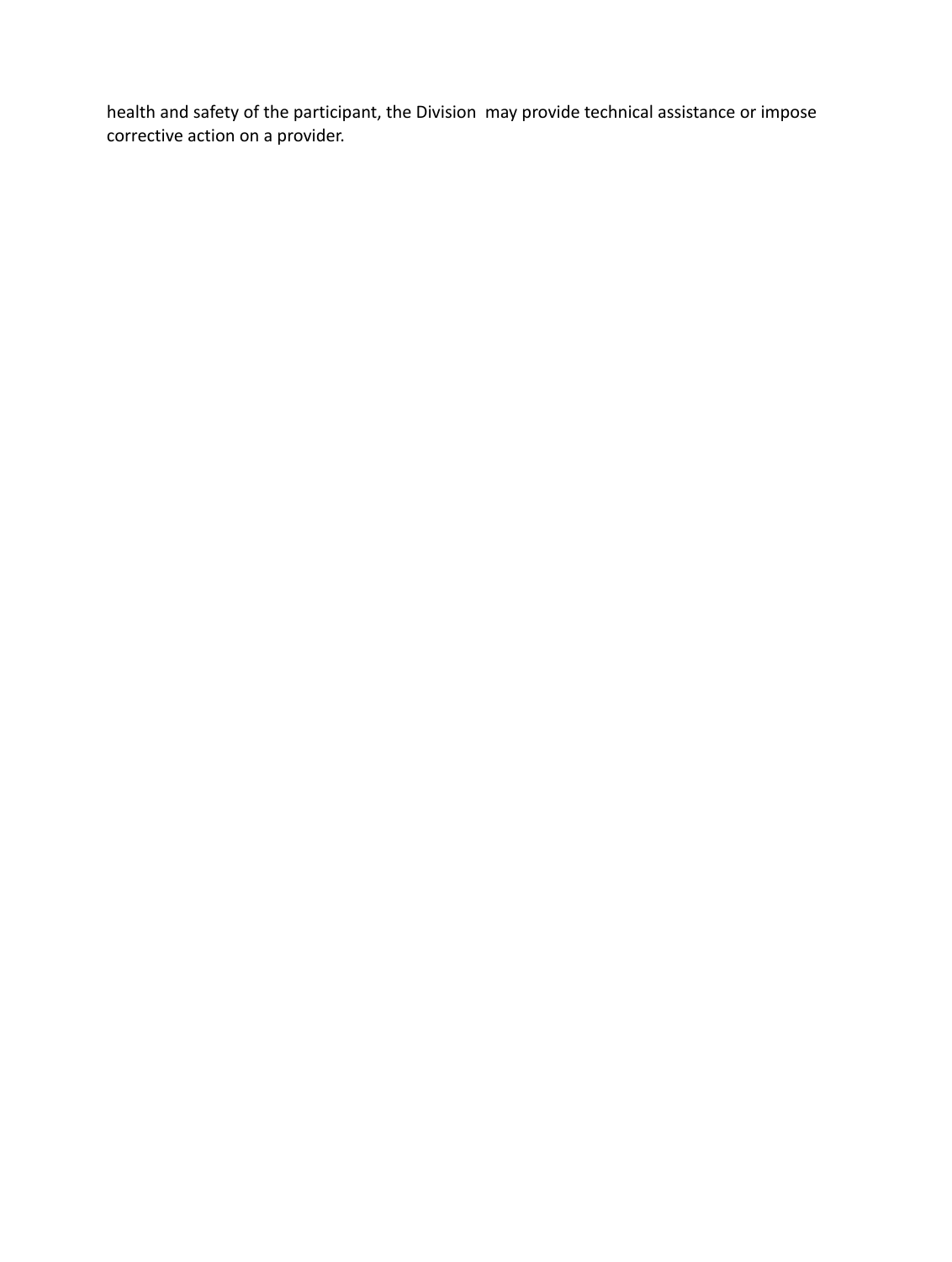

The Division is required to analyze incidents in order to identify trends and develop quality improvement strategies for the CCW program. It is also important for providers to review incidents on a regular basis. The review should include:

- People involved, including staff members;
- Preceding events, including the time of day and specific activities in which the participant was involved;
- Follow-up that was conducted, including any interventions that were used;
- Causes of reoccurring critical incidents and other trends;
- Actions taken to prevent similar incidents, and evaluation of those actions; and
- Education and training of personnel.

It is important that data is reviewed, but it is helpful to understand why this review is so critical. In reviewing this information you may be able to identify the ultimate cause of the incident, which could prevent similar incidents from happening in the future. Once you identify and implement strategies, it is necessary to review how they worked. If they were successful, it is important that this information be included in the service plan. It keeps the strategies from being forgotten over time, and they are more likely to be passed on as new staff members or providers are introduced into the participant's life.

Sometimes strategies fail, but one failure doesn't necessarily mean the strategy won't work. Think through all of the components of the strategy, and try tweaking here and there. Even If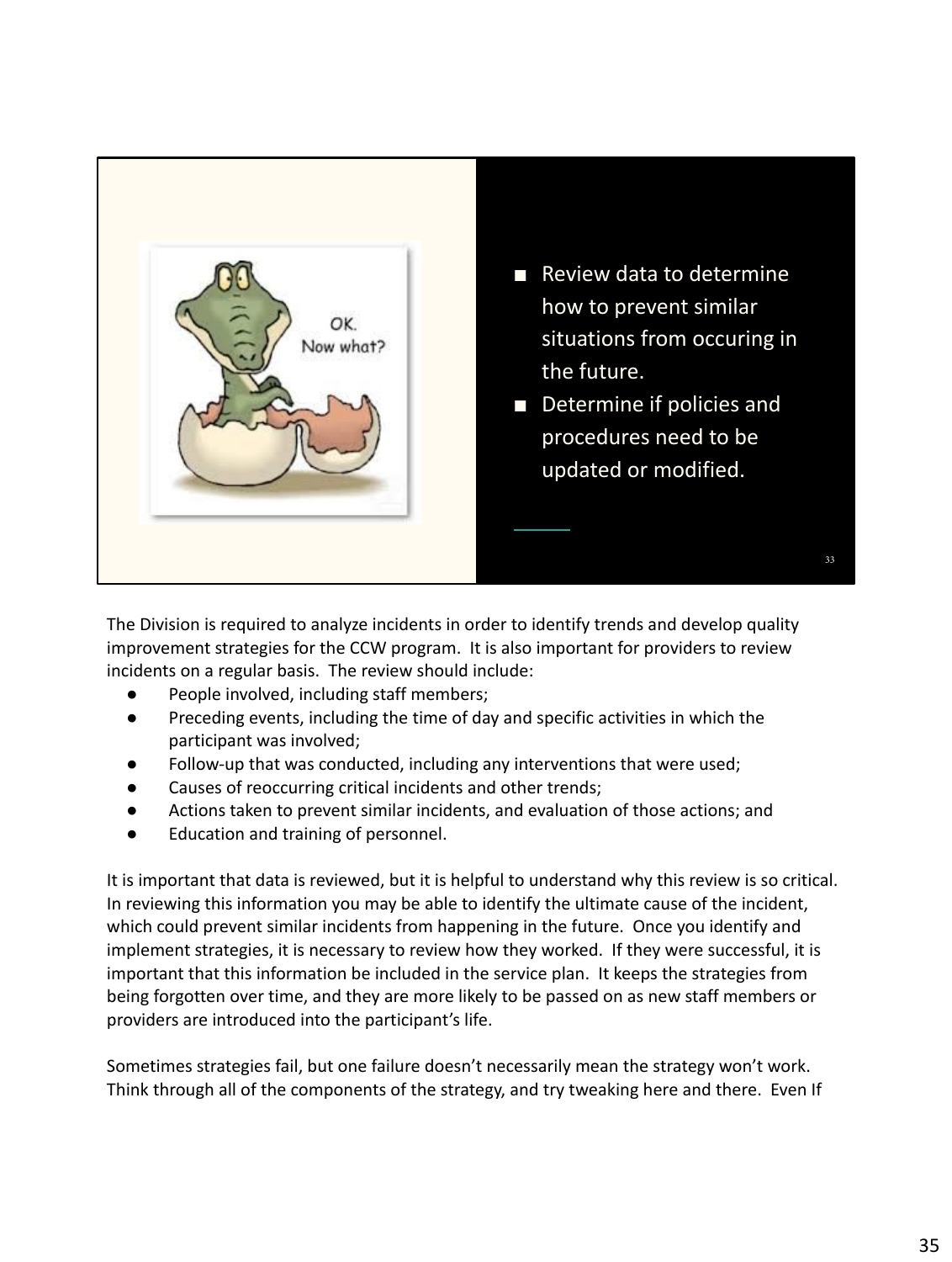the strategies fail, document what didn't work and go back to the drawing board to identify other potential strategies that might address ongoing concerns. There might be common threads that can help with crafting more successful strategies in the future.

Providers and case managers should not just accept that incidents are going to occur. They should always be looking for opportunities to decrease the number and severity of incidents in order to ultimately increase each participant's quality of life.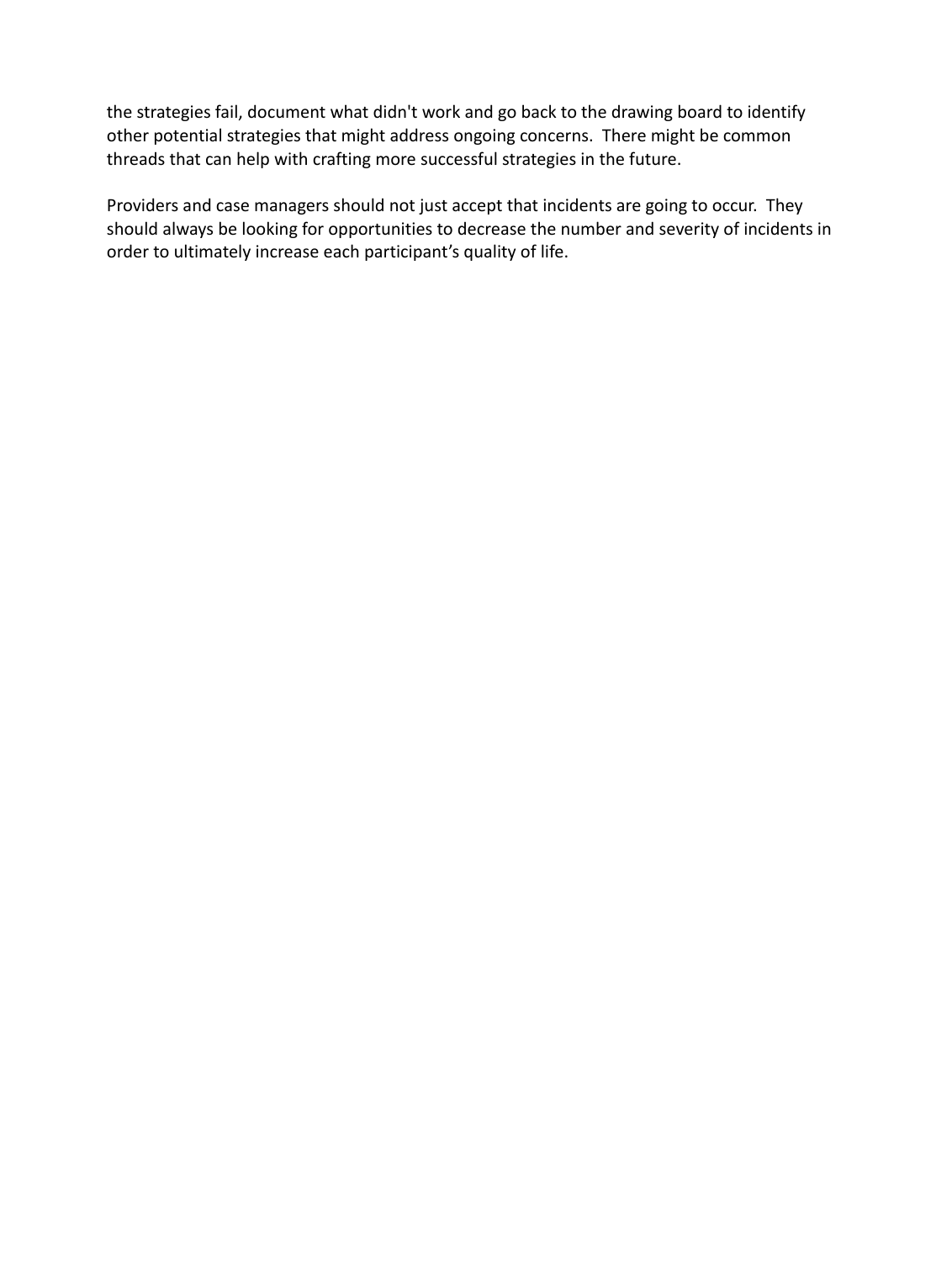- 1. Providers and case managers are mandatory reporters and must meet specific incident reporting requirements.
- 2. Incidents must be reported timely and accurately, and contain necessary information.
- 3. The Division investigates incidents and provides technical assistance or imposes corrective action as necessary.



As we end this training, we'd like to review some of the key items that providers need to remember:

- 1. Providers and case managers are mandatory reporters and must meet specific incident reporting requirements. More information can be found on the Wyoming Department of Family Services website.
- 2. Providers and case managers are obligated to report critical incidents immediately after assuring the health and safety of the participant. In no circumstance should case managers or providers wait to report an incident. It is critical that incident reports contain accurate and descriptive information.
- 3. The Division investigates incidents and provides technical assistance or imposes corrective action as necessary.